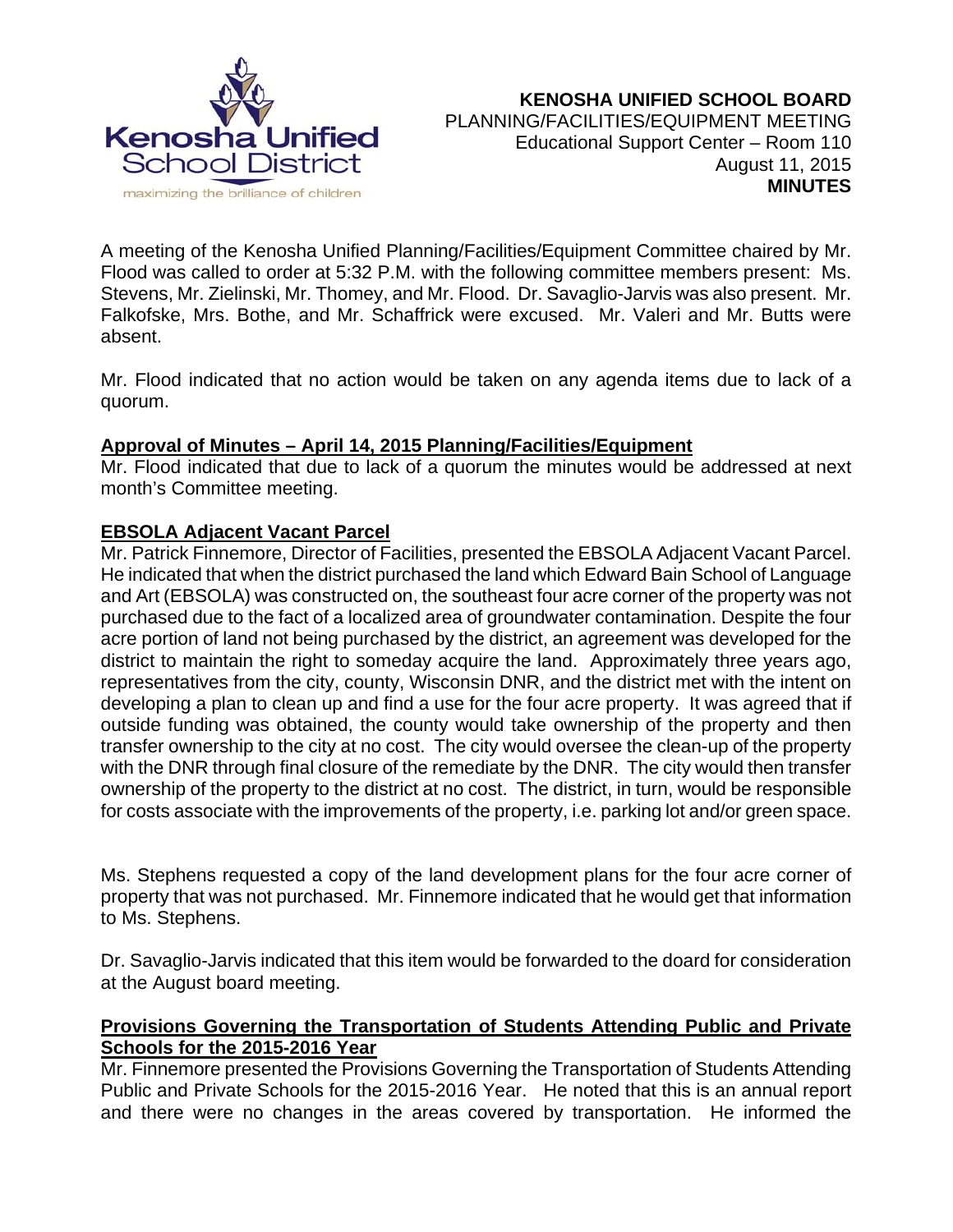committee that a new five year contract agreement with First Student and the District has been reached.

Mr. Flood noted that no action would be taken on this item due to lack of a quorum and that it would be forwarded to the Board for consideration.

#### **Information Items**

Mr. Finnemore presented the Pella Window Problem at Three Schools. He informed the committee members of the window problems at Pleasant Prairie, Somers, and Stocker elementary schools which began to emerge as early as 2008. The issues, which are continuing to expand in scope, are consistent with the progressive modes of failure of wood due to excessive and unabated moisture. In 2010, a class action lawsuit was filed and approved against the window manufacturer, subsequently thrown out in 2014, and then since refiled. Best case scenario would be to obtain all or a portion of the funding for the replacement of the windows from the manufacturer and/or others either through a negotiation settlement or via a lawsuit. If adequate funding from the manufacturer and/or others cannot be obtained through negotiation or the legal process, the district will need to fund the replacement projects through other means. The two most likely options would be our Major Maintenance budget or via the Energy Efficiency Revenue Limit Exemption. In either case, the absolute earliest that work could start on any of these projects would be the summer of 2016. At this point, there is no certainty on how the situation will end up; therefore, the item is just informational. Finnemore will present a recommendation once more information is known.

Mr. Finnemore presented the Capital Projects Update which included the status of the outdoor athletic referendum project, energy efficiency projects, and the security projects as noted in the agenda. There were no questions by committee members.

There were no questions by the committee members on the Utility and Energy Savings Program Report. Mr. Finnemore indicated that he would have the year-end utility and energy savings summary next month.

#### **Future Agenda Items**

There were no future agenda items noted.

Meeting adjourned at 6:06 P.M.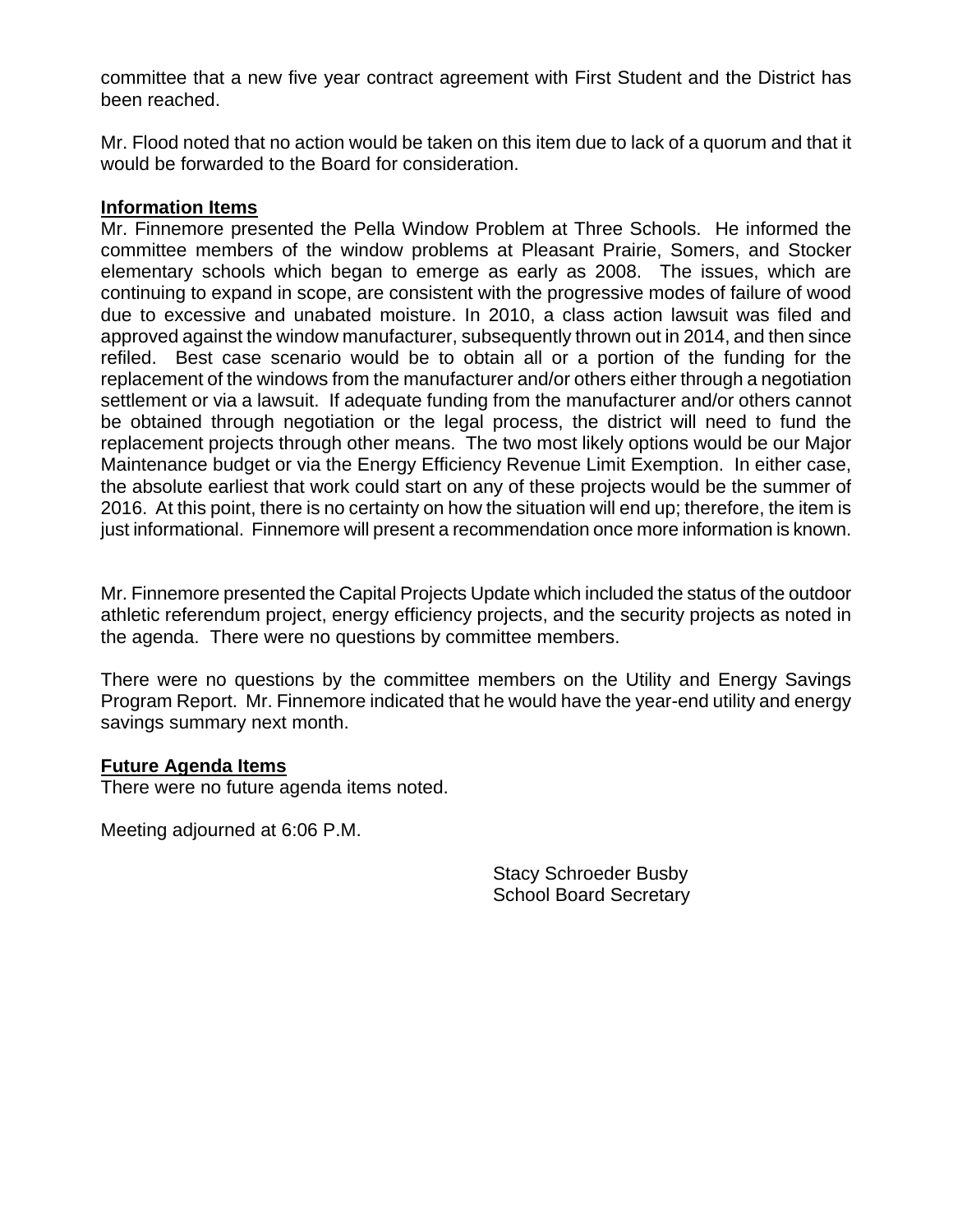

A meeting of the Kenosha Unified Audit/Budget/Finance Committee chaired by Mr. Wade was called to order at 6:08 P.M. with the following committee members present: Mr. Flood, Mrs. Marcich, Mr. Aceto, Mr. Battle, and Mr. Wade. Dr. Savaglio-Jarvis was also present. Mr. Falkofske, Mr. Kent, Mrs. Dawson, and Mr. Holdorf were excused. Ms. London and Mr. Castle were absent.

Mr. Wade indicated that no action would be taken on any agenda items due to lack of a quorum.

### **Approval of Minutes – June 9, 2015 Audit/Budget/Finance and June 9, 2015 Joint Audit/Budget/Finance and Curriculum/Program**

Mr. Wade indicated that due to lack of a quorum the minutes would be addressed at next month's Committee meeting.

### **Information Items**

Mr. Tarik Hamdan, Chief Financial Officer, distributed and presented updated Monthly Financial Statements. He noted an anticipated \$5.6 million dollar surplus. He indicated that the information is still considered preliminary and unaudited at this point.

Mr. Hamdan presented the Cash and Investment Quarterly Report. He noted that the report contained the interest earned on cash and investments through June 30<sup>th</sup>.

Mr. Hamdan gave a Fund Balance PowerPoint presentation which covered the following topics: account concepts, accounting components, how can recorded be different than received?, what is a fund balance?, when does a fund balance change?, why is a sufficient fund balance important?, what is a sufficient fund balance?, cash flow needs, revenue collection calendar, fund balance classifications, what is our KUSD general fund balance?, and considerations before spending down fund balance.

### **Future Agenda Items**

Mr. Hamdan noted that he would have an update on the budget next month which is a regular monthly item.

Meeting adjourned at 6:35 P.M.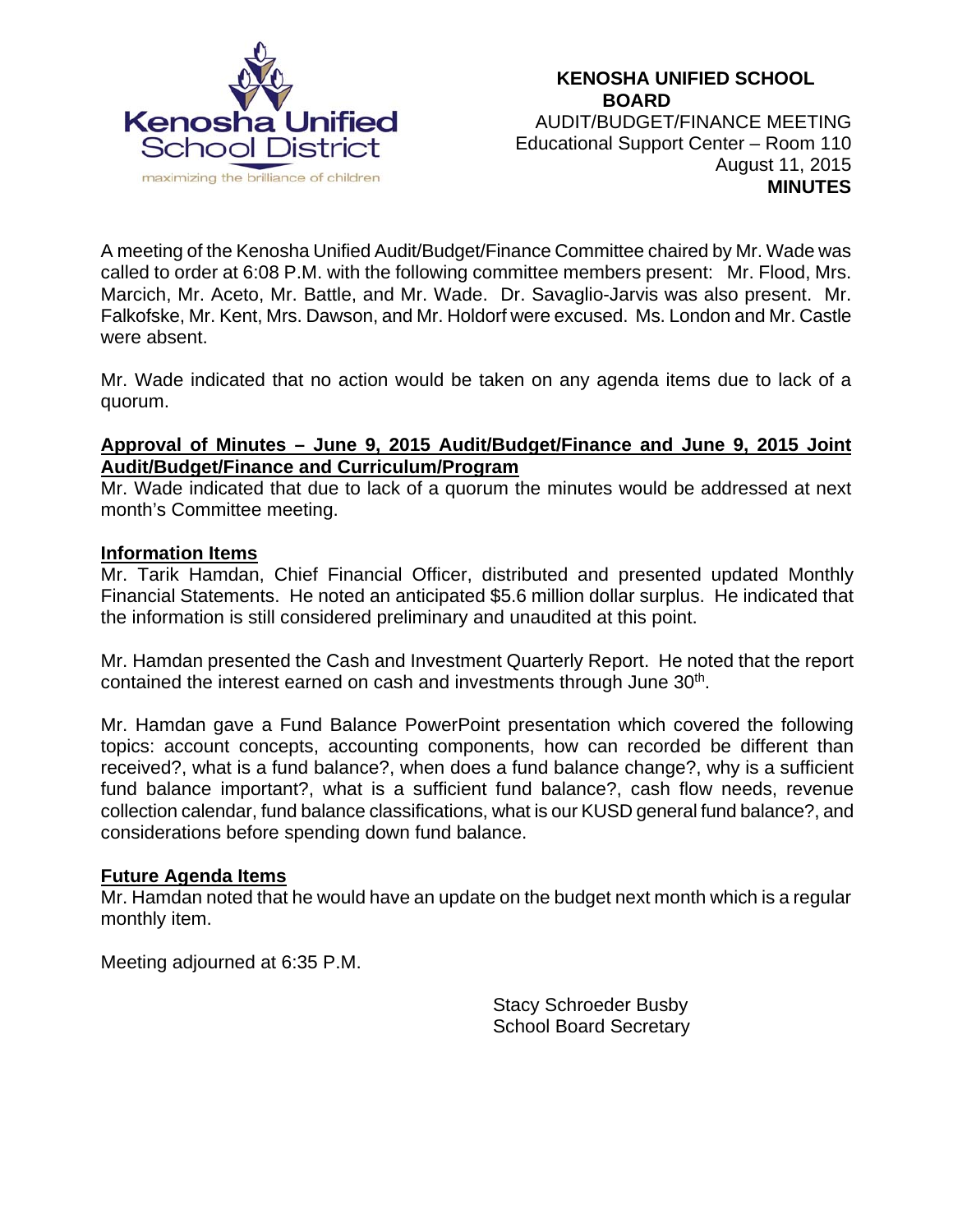

A meeting of the Kenosha Unified Personnel/Policy Committee chaired by Mr. Kunich was called to order at 6:39 P.M. with the following committee members present: Ms. Stevens, Mrs. Snyder, Mrs. Burns, Mrs. Stephens, and Mr. Kunich. Dr. Savaglio-Jarvis was also present. Mrs. Butler, Mrs. Hamilton, Mrs. Dahl, Mr. Riley, and Ms. Connor were absent.

Mr. Kunich indicated that no action would be taken on any agenda items due to lack of a quorum.

### **Approval of Minutes – June 9, 2015 Joint Curriculum/Program & Personnel/Policy and June 9, 2015 and July 14, 2015 Personnel/Policy**

Mr. Kunich indicated that due to lack of a quorum the minutes would be addressed at next month's Committee meeting.

# **School Board Policy and Rule 1520 – Notification of Materials and Literature to Students**

Mrs. Tanya Ruder, Executive director of Community Partnerships and Media Relations, presented School Board Policy and Rule 1520 – Notification of Materials and Literature to Students. She explained that the policy has been updated to provide a more definitive guideline of what may and may not be sent home with students and the language simplified for outside organizations seeking to distribute materials to students. There were no questions from committee members.

Mr. Kunich noted that no action would be taken on this item due to lack of a quorum and that it would be forwarded to the board for consideration.

### **School Board Policy and Rule 3643 – Emergency School Closing (Inclement Weather)**

Dr. Savaglio-Jarvis presented School Board Policy and Rule 3643 – Emergency School Closing (Inclement Weather). She noted that the policy has been updated to reflect current staff requirements regarding who reports to work, what items are taken into consideration when deciding to close due to the inclement weather, and the notification time changed to 5:30 a.m. in an effort to better meet parental needs when scheduling childcare, etc. when the district closes. There were no questions from Committee members.

Mr. Kunich indicated that no action would be taken due to lack of a quorum, and the item would be forwarded to the board for consideration

### **School Board Policy 5471 – Corporal Punishment/Use of Physical Force and Resolution for Off Duty Law Enforcement Officers Who Serve as Security Officers in Schools**

Ms. Susan Valeri, Director of Special Education and Student Support, presented School Board Policy 5471 – Corporal Punishment/Use of Physical Force and Resolution for Off Duty Law Enforcement Officers Who Serve as Security Officers in Schools. She indicated that the policy was being updated to align with new requirements outlined in Wisconsin State Statute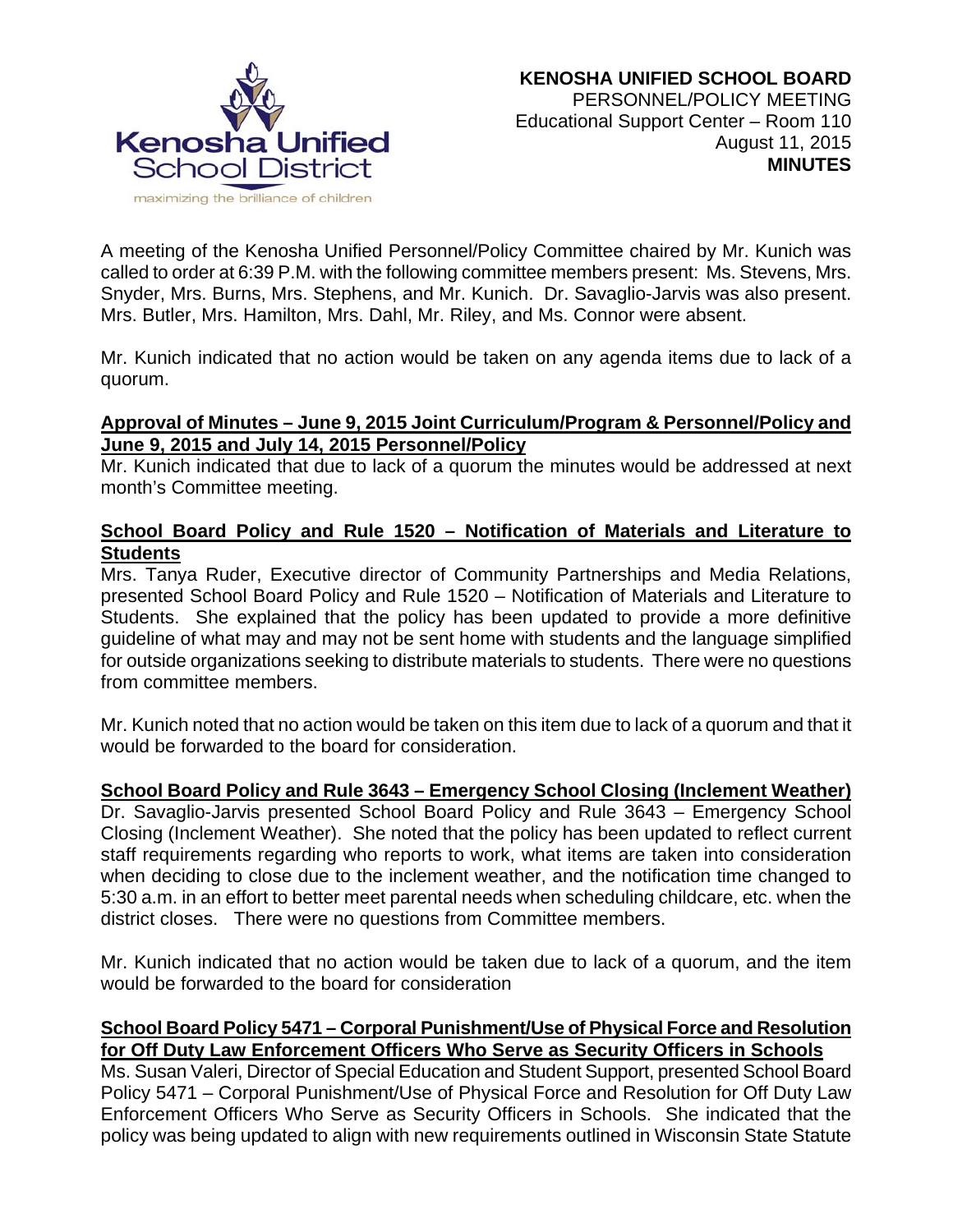Section 118.305, Seclusion and Restraint Law. There were no questions by committee members.

Mr. Kunich indicated that no action would be taken due to lack of a quorum, and the item would be forwarded to the board for consideration

#### **Information Items**

There were no questions on the Recommendations Concerning Appointments, Leaves of Absence, Retirements and Resignations.

#### **Future Agenda Items**

Mr. Kunich noted that Policy 4332 - Criminal Background Checks would be coming to the committee as noted on the agenda.

Mr. Kunich thanked Mrs. Burns for her service as a community member.

Meeting adjourned at 6:52 P.M.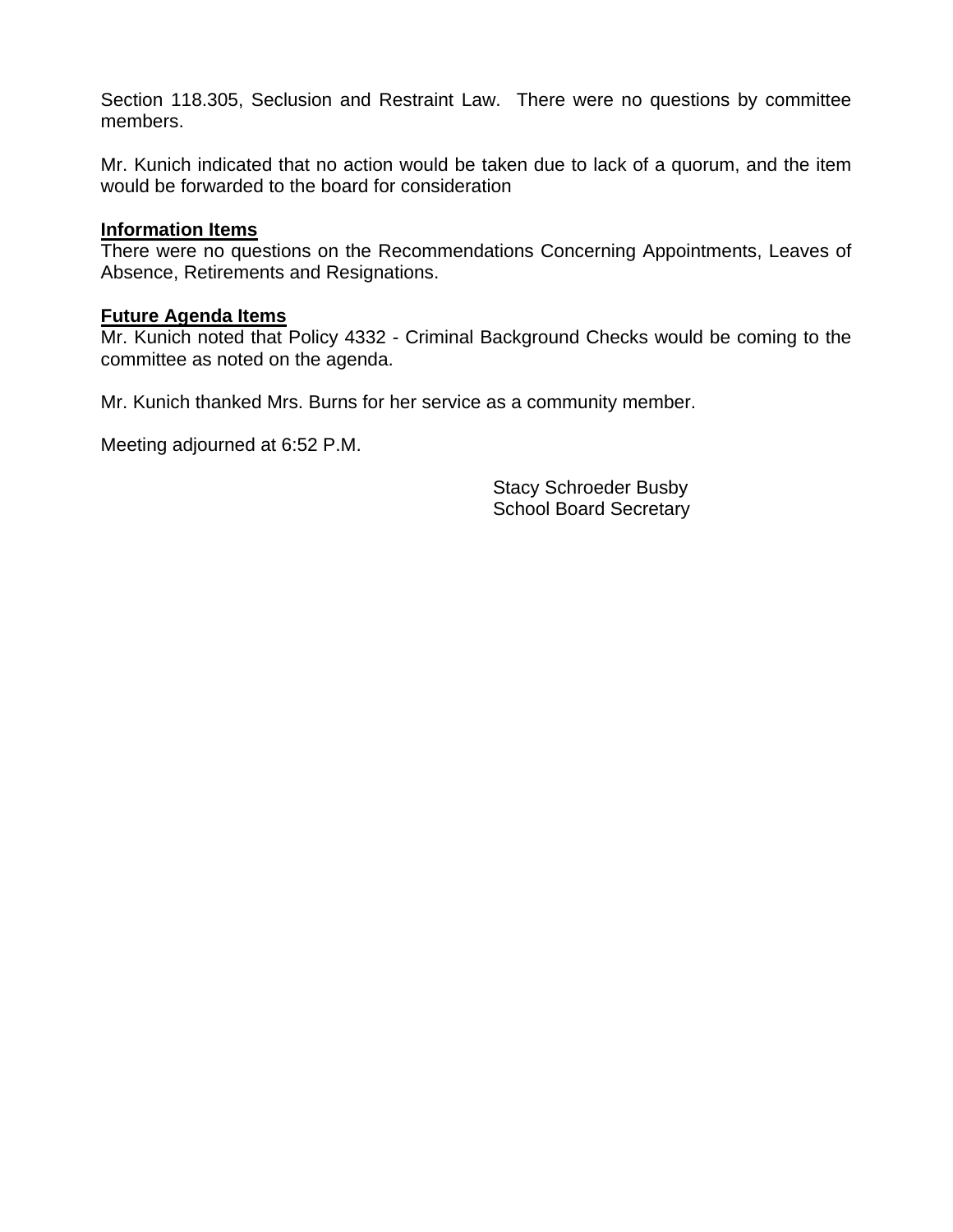

A joint meeting of the Kenosha Unified Personnel/Policy Committee and Curriculum/Program Committees chaired by Mr. Kunich was called to order at 6:54 P.M. with the following committee members present: Ms. Stevens, Mrs. Snyder, Mrs. Burns, Mrs. Stephens, Mr. Wade, Mrs. Karabetsos, Mrs. Santoro, Mrs. Wickersheim, Mr. Wojciechowicz, and Mr. Kunich. Dr. Savaglio-Jarvis was also present. Mrs. Daghfal, Mrs. Kenefick, and Mrs. Renish-Ratelis were excused. Mrs. Butler, Mrs. Hamilton, Mrs. Dahl, Mr. Riley, and Ms. Connor were absent.

Mr. Kunich indicated that no action would be taken on any agenda items due to lack of a quorum.

#### **Athletics for Physical Education Credit Waiver**

Mr. Steven Knecht, Coordinator of Athletics/Physical Education, gave an Athletics for Physical Education Credit Waiver PowerPoint presentation which covered the following topics: the charge, basis of option, physical education sub-committee, the work of the committee, committee recommendation, pros, cons, and right v. privilege.

Committee members along with Mr. Flood made their views and comments.

Mr. Knecht and Mrs. Julie Housaman, Assistant Superintendent of Teaching and Learning, answered questions from Committee members.

Ms. Stevens requested a list of high school coaches which notes if they are certified or uncertified teachers.

Mr. Kunich noted that this item was for informational only and no action would be taken.

#### **School Board Policy 4370 – Professional Development Opportunities**

Mrs. Julie Housaman, Assistant Superintendent of Teaching and Learning, and Ms. Jennifer Navarro, Coordinator of Organizational training and Development, presented School Board Policy 4370 – Professional Development Opportunities. They noted that the policy was outdated and that the last revisions to the policy were made 13 years ago. A professional learning steering committee was composed, consisting of 32 members, which focused on the administrative recommendations in the curriculum audit and Learning Forward's learning system components to update the policy.

There were no questions from Committee members.

Mr. Kunich noted that no action would be taken on this item due to lack of a quorum and that it would be forwarded to the Board for consideration.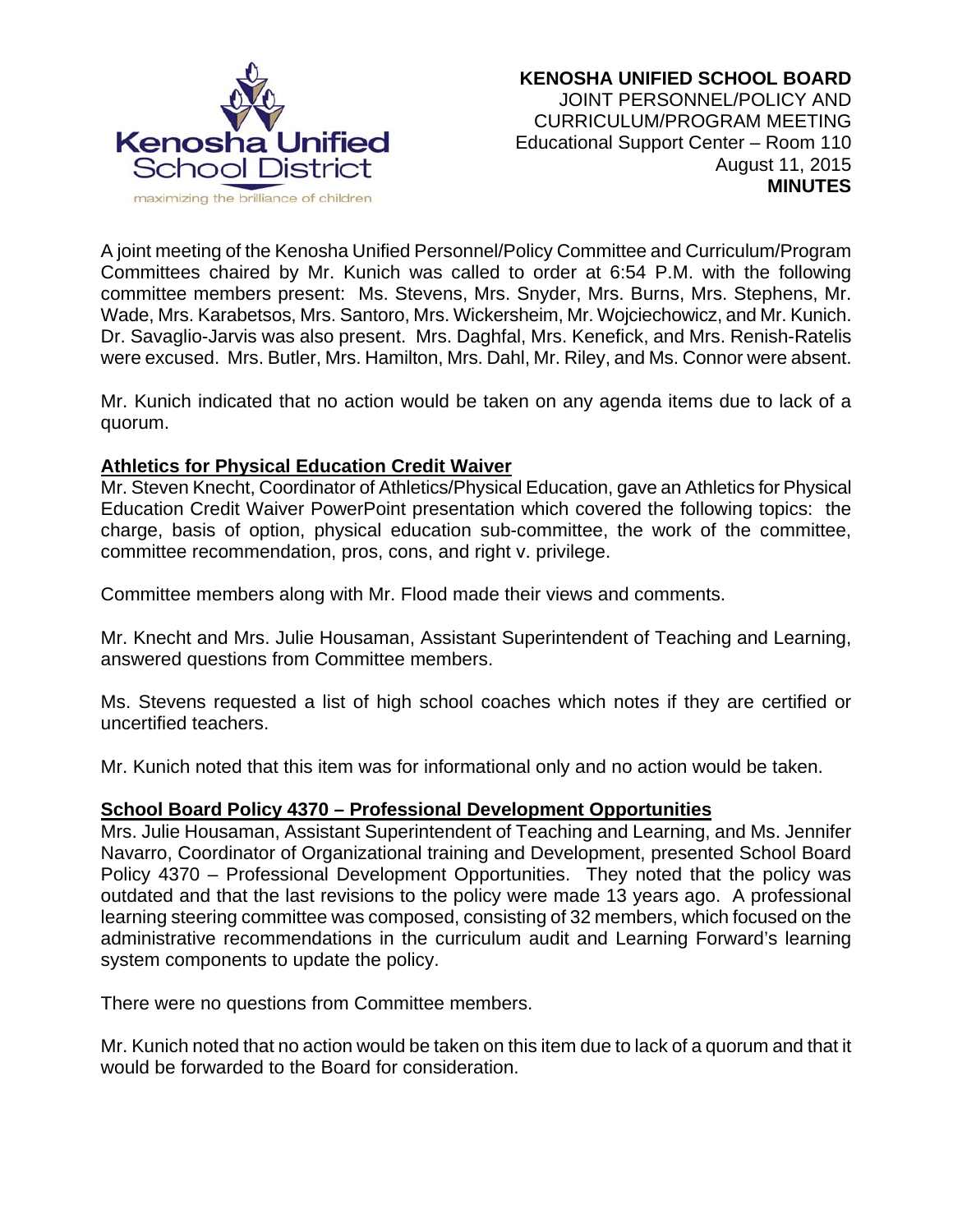## **Future Agenda Items**

Mr. Kunich noted that Policy 6320 – Instructional Program Adoptions and Review would be presented to the committee in October as noted on the agenda.

Meeting adjourned at 8:08 P.M.